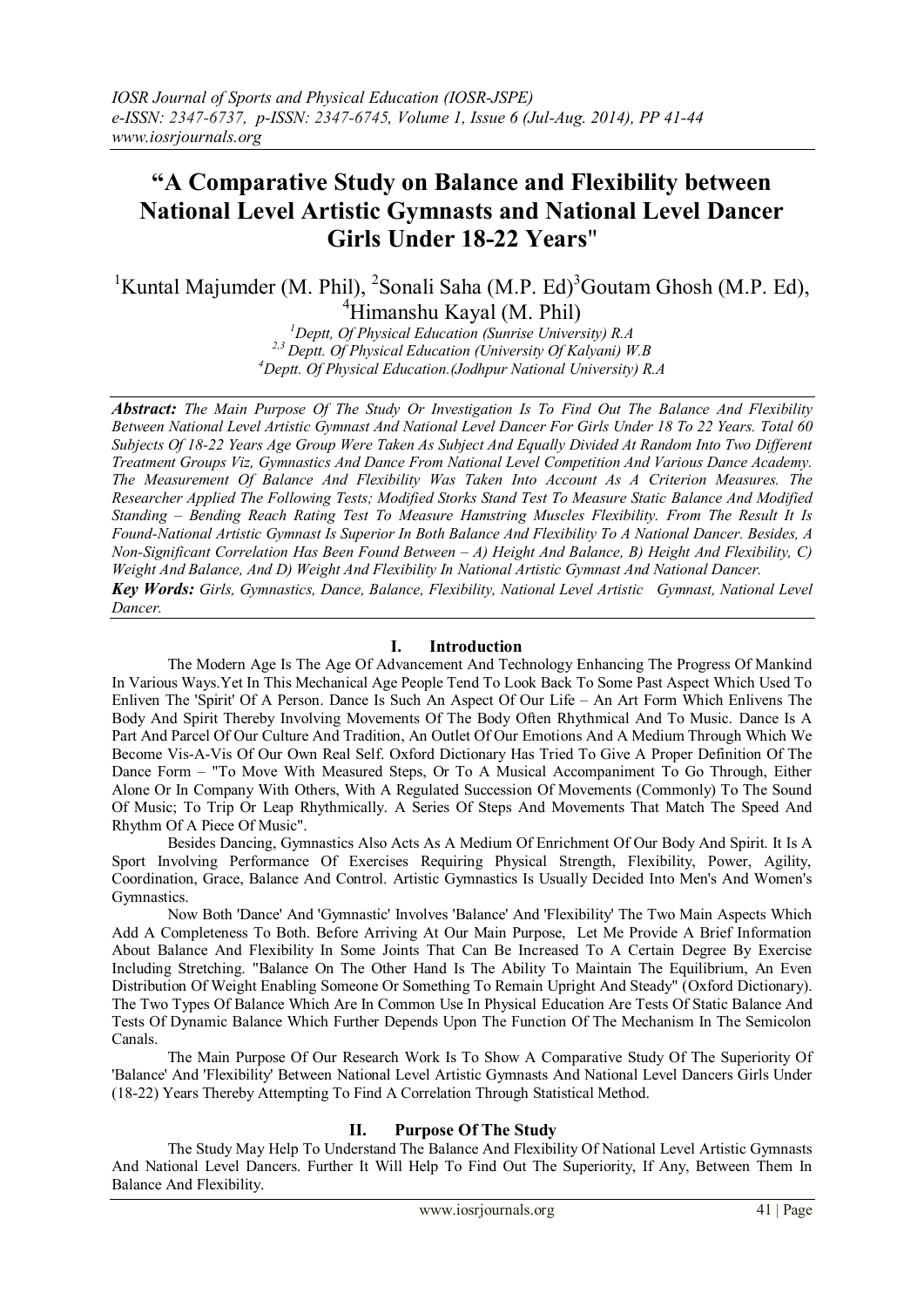## **Statement Of The Problem**

The Research Project Is Concerned With Finding Out The Comparative Relation Between The Balance And Flexibility Of National Level Artistic Gymnasts And National Level Dancers.

## **Limitation Of The Study**

- 1. The Equipment Used For Balance And Flexibility Measurement Was Provided By The Department Of Physical Education, Barkatullah Viswavidyalaya And University Of Kalyani.
- 2. Time Was Not Sufficient To Include More Subjects For This Project.
- 3. The Balance Was Measured Only By Stork Stand Test And The Flexibility Was Measured Only By Standing – Bending Reach Rating Test That Due To Lack Of Sophisticated Equipment.

## **Delimitation of the Study**

- 1. 30 Female National Level Artistic Gymnasts And 30 Female National Level Dancers Were Selected For This Study.
- 2. The Age Groups Of The Subjects Were Between 18-22 Years.
- 3. The Study Was Confined In National Level Competition And Various Dance Academy.
- 4. Only Balance And Flexibility Of The Subject Was Measured.
- 5. Balance And Flexibility Were Measured By Indirect Method Of Measurement.

# **III. Methodology**

The Main Purpose Of The Investigation Was To Find Out The Difference On Flexibility And Balance Between National Level Artistic Gymnast And National Level Dancer Girls Under 18-22 Years.

Total 60 Subjects Were Taken As The Subjects. Among Them 30 Student Were Participated In National Level Competition And 30 Students Were National Level Dancer.

The Measurement Of Abilities Such As Static Balance And Flexibility Were Taken Into Account As Criterion Measures. The Researcher Applied The Following Tests: Stork Stand Test And Standing- Bending Reach Rating Test.

# **IV. Result And Discussion**

In This Chapter The Collected Data That Have Been Presented Calculates Values For Different Parameters Which Have Been Also Included In This Chapter.

**Table – 1** Mean & S.D Of Age Height And Weight For National Level Gymnast And National Level Dancer Girls.

|         |      | <b>OHID.</b> |         |          |
|---------|------|--------------|---------|----------|
| Group   |      | Age          | Height  | Weight   |
| Gymnast |      | (Yrs.)       | (C.M)   | (K.G)    |
|         | Mean | 19.833       | 151.933 | 48.233   |
|         | S.D  | 1.55         | 4.54    | $+3.893$ |
| Dancer  | Mean | 19.63        | 152.066 | 50.73    |
|         | S.D  | 1.687        | 4.548   | $-3.04$  |

From The Table- 1 It Is Observed That The National Level Gymnasts' Mean Score Of Age Was 19.833 And S.D  $\pm$  1.55. The National Level Gymnasts' Mean Score Of Height Was 151.933 And S.D  $\pm$  4.54; The National Level Gymnasts' Mean Score Of Weight Was 48.233 And S.D  $\pm$  3.893.

The National Level Dancers' Mean Score Of Age Was 19.63 And SD  $\pm$  1.687; The National Level Dancers' Mean Score Of Height Was 152.066 And S.D  $+$  4.548. The National Level Dancers' Mean Score Of Weight Was 50.73 And  $S.D \pm 3.04$ .

**Table – 2** Mean And S.D Of Balance And Flexibility Of National Level Gymnast And National Level Dancer.

| Group   |      | Balance | Flexibility |
|---------|------|---------|-------------|
|         | Mean | 45.666  |             |
| Gymnast | S.D  | 11.945  | ±4.45       |
|         | Mean | 41.33   | 19.57       |
| Dancer  | S.D  | 10 0477 | 4.7936      |

From Table – 2 It Is Observed That The National Gymnast's Mean Score Of Balance Was 45.666 And S.D  $\pm$  11.945. The National Gymnasts' Mean Score Of Flexibility Was 20 And S.D  $\pm$  4.45.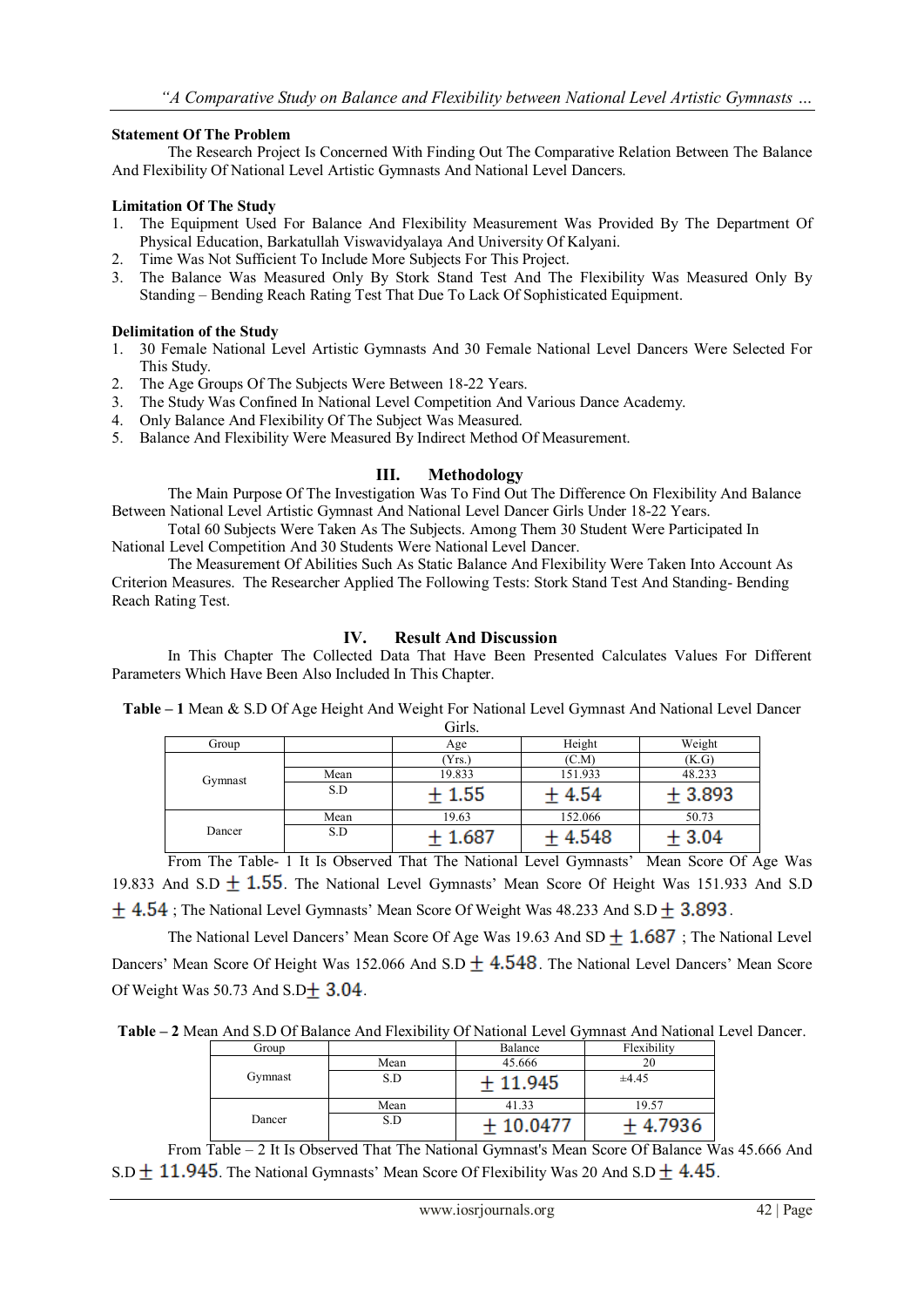The National Dancers' Mean Score Of Balance Was  $41.33$  And  $S.D + 10.0477$ ; The Nation Dancers' Mean Score Of Flexibility Was 19.57 And S.D  $+$  4.7936.

| <b>Table – 3</b> T value Of National Gymniast And National Dancel in Respect Of Balance – |        |           |           |                 |
|-------------------------------------------------------------------------------------------|--------|-----------|-----------|-----------------|
| Group                                                                                     | Mean   | S.D       | 'T' Value | Remarks.        |
| National Gymnast                                                                          | 45.666 | $+11.945$ |           | Not Significant |
| National Dancer                                                                           | 41.33  | + 10 0477 | 1.496     |                 |

**Table – 3** 'T' Value Of National Gymnast And National Dancer In Respect Of Balance –

Where  $Df = 58$  \* T = 2.00 At 0.05 Level \*\*  $T = 2.66$  At 0.01 Level

From The Above Table It Is Observed That Balance Of National Gymnast's Was Better Than National Dancer's And It Was Not Significant At 0.05 Level.

**Table – 4** 'T' Value Of National Gymnast And National Dancer In Respect Of Flexibility.

| Group   | Mean  | ىن ق       | 'T' Value | Remarks.        |
|---------|-------|------------|-----------|-----------------|
| Gymnast | 20    | 4.45       | 0.35      |                 |
| Dancer  | 19.57 | 7936<br>л. |           | Not Significant |

Where  $Df = 38$ 

 $* T = 2.00$  At 0.05 Level. \*\*  $T = 2.66$  At 0.01 Level.

From The Above Table It Is Observed That Flexibility Of National Gymnast's Was Better Than National Dancer's And It Was Not Significant At 0.01 Level.

| Table - 5 Correlation Of Height, Weight, Balance And Flexibility Of National Artistic Gymnast And National |  |  |  |
|------------------------------------------------------------------------------------------------------------|--|--|--|
|------------------------------------------------------------------------------------------------------------|--|--|--|

| Dancer. |                      |                           |           |                   |  |
|---------|----------------------|---------------------------|-----------|-------------------|--|
| SL. No. | Parameters           | Group                     | 'R' Value | Interpretation    |  |
| 01      | Height & Balance     | National Artistic Gymnast | 0.0747    | Non - Significant |  |
| 02      | Weight & Balance     | National Artistic Gymnast | 0.0508    | $Non-Significant$ |  |
| 03      | Height & Flexibility | National Artistic Gymnast | 0.2918    | $Non-Significant$ |  |
| 04      | Weight & Flexibility | National Artistic Gymnast | 0.0808    | Non - Significant |  |
| 0.5     | Height & Balance     | National Dancer           | 0.2106    | $Non-Significant$ |  |
| 06      | Weight & Balance     | National Dancer           | 0.0843    | $Non-Significant$ |  |
| 07      | Height & Flexibility | National Dancer           | 0.1165    | $Non-Significant$ |  |
| 08      | Weight & Flexibility | National Dancer           | 0.2059    | Non - Significant |  |

It Was Observed From Table – 5 That Height Of National Gymnast Was Not Correlated ( $R = 0.0747$ ) With Balance. Weight Was Not Correlated ( $R = 0.0508$ ) With Balance. Height Was Not Correlated ( $R = 0.0508$ ) 0.2918) With Flexibility. Weight Was Not Correlated  $(R = 0.0808)$  With Flexibility.

That Height Of National Dancer Was Not Correlated  $(R = 0.2106)$  With Balance. Weight Was Not Correlated ( $R = 0.0843$ ) With Balance. Height Was Not Correlated ( $R = 0.1165$ ) With Flexibility. Weight Was Not Correlated  $(R = 0.2059)$  With Flexibility.

### **V. Conclusion**

Thus, On The Basis Of An Analytical Estimate Of The Results And Within The Limited Scope Of The Study, The Following Conclusion Could Be Made That A National Artistic Gymnast Is Superior In Both Balance And Flexibility To A National Dancer.

Besides, A Non-Significant Correlation Has Been Found Between – A) Height And Balance, B) Height And Flexibility, C) Weight And Balance, D) Weight And Flexibility – In National Artistic Gymnast And National Dancer.

Hence A Gymnast Provides A Satisfied Result Than A Dancer, When The Matter Of Flexibility Is Concerned. Yet In Spite Of A Non-Significant Correlation Between The Two, A Vast Difference In Points Can Be Traced. Likewise Differences Are Visible In Other Cases Too. Thus, Our Research Regarding This

Where,  $Df = 28$  \* R = .361 At 0.05 Level \*\*  $R = .463$  At 0.01 Level